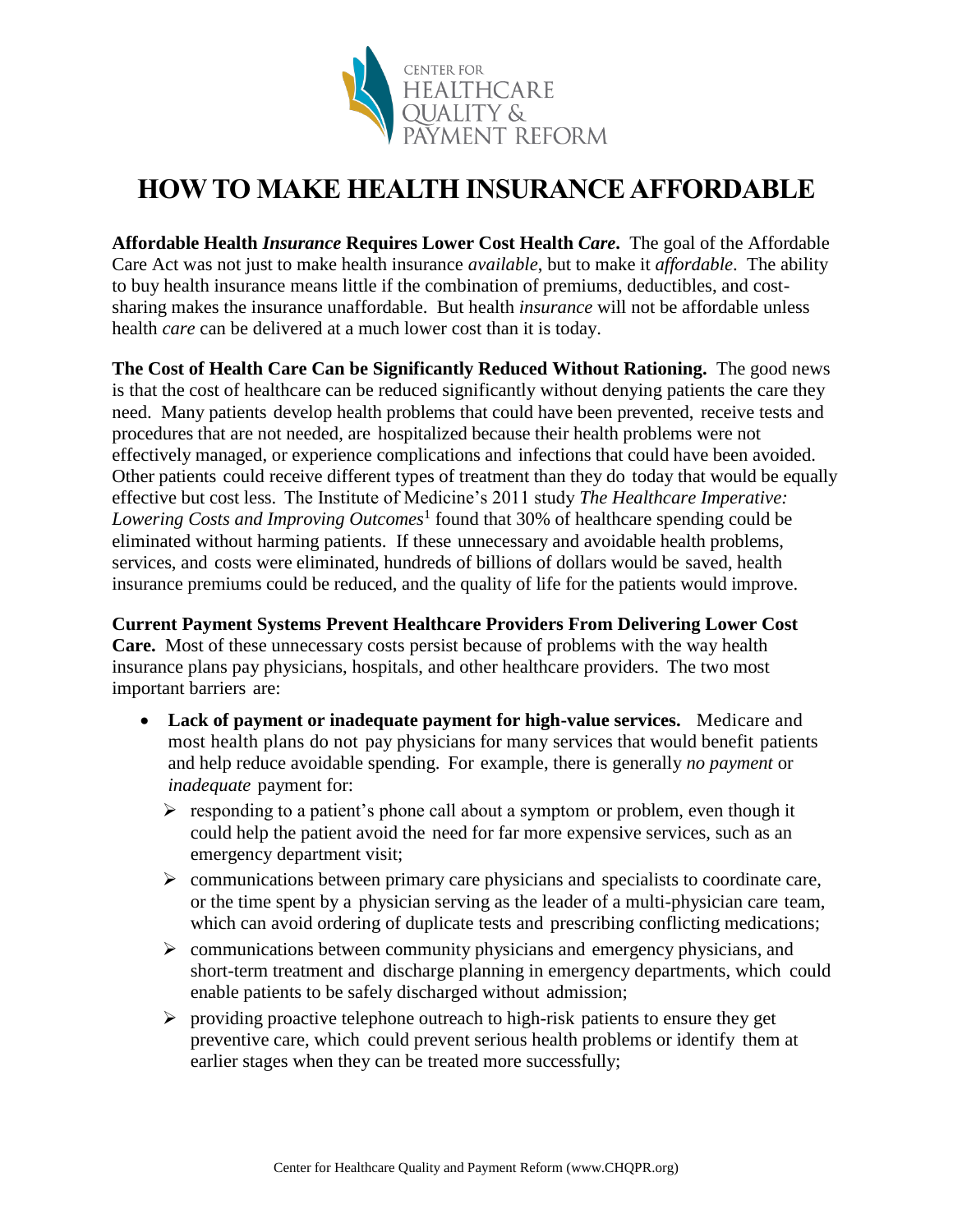$\triangleright$  spending time in a shared decision-making process with patients and family members when there are multiple treatment options, which has been shown to reduce the frequency of invasive procedures and the use of low-value treatments;

\_\_\_\_\_\_\_\_\_\_\_\_\_\_\_\_\_\_\_\_\_\_\_\_\_\_\_\_\_\_\_\_\_\_\_\_\_\_\_\_\_\_\_\_\_\_\_\_\_\_\_\_\_\_\_\_\_\_\_\_\_\_\_\_\_\_\_\_\_\_\_\_\_\_\_\_\_\_

- $\triangleright$  hiring nurses and other staff to provide education and self-management support to patients and family members, which could help them manage their health problems more effectively and avoid hospitalizations for exacerbations of their condition;
- $\triangleright$  providing palliative care for patients in conjunction with treatment, which can improve quality of life for patients and reduce the use of expensive treatments; and
- $\triangleright$  providing non-health care services (such as transportation to help patients visit the physician's office) which could avoid the need for more expensive medical services (such as the patient being taken by ambulance to an emergency department).
- **Financial penalties for delivering a lower-cost mix of services.** Under fee for service (FFS) payment, physician practices and hospitals lose revenue if they perform fewer procedures or lower-cost procedures, but the costs of running the practices and the hospitals generally do not decrease by as much as revenues decrease. Under FFS, physician practices and hospitals do not get paid at all when their patients stay healthy and do not need health care services. If physician practices and hospitals do not receive sufficient revenues to cover their fixed costs, they will not be able to continue delivering care to the patients who need it.

**Alternative Payment Models (APMs) Are Needed to Solve These Problems.** Most of the socalled "value-based payment" programs used by CMS and commercial payers make small changes in current FFS payment rates based on measures of quality or total spending, but they do not remove the barriers in the payment system described above. The problem to be solved is not a lack of "incentives" for physicians or hospitals to deliver care in a different way, but the failure of the current payment system to provide the flexibility providers need to deliver care in a more efficient but financially sustainable way. A good Alternative Payment Model (APM) has two key elements:

- **Adequate, Flexible Resources to Deliver Effective Care to Patients.** The APM must give physicians and other providers the types and amounts of resources they need to deliver the services patients need in the most efficient and effective way possible. If the current payment system does not pay for the specific services physicians need to deliver in order to improve outcomes or reduce spending on other types of services, the APM must authorize payment for those services, broaden the definition of the services that can be provided using existing payments, or both. In many cases, physicians don't need *more* money, but they need to use the *current* money differently – for example, using payments to provide services to patients over the phone or by using a nurse rather than only through a face-to-face visit between the physician and patient. Payments must also be appropriately risk-adjusted based on characteristics of patients that increase their need for services. Paying physicians, hospitals, and other providers the same amount regardless of a patient's needs will mean that many higher-need patients won't get adequate services.
- Accountability for Costs and Quality That Physicians Can Control. In return for more flexible payments, physicians must assure patients and payers that spending will be controlled or reduced and that quality will be maintained or improved. However, individual physicians can only be expected to take accountability for the aspects of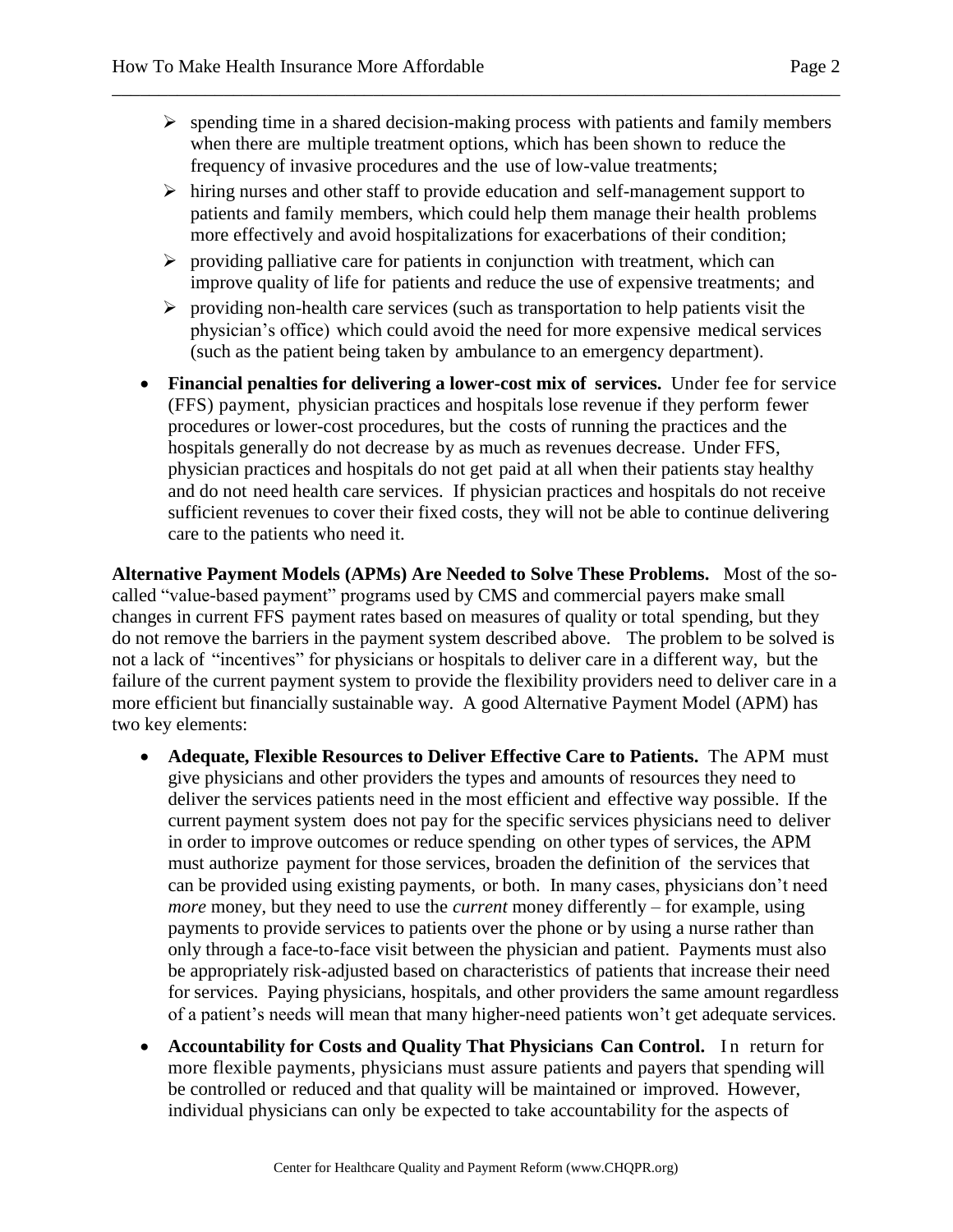spending and quality they can control or influence. For example, physicians can't control the price of drugs, but they can control which drugs are used; they can't control how much a hospital charges when a patient needs to be hospitalized, but they can reduce the rate of hospitalizations, and they can use lower-cost hospitals where they still exist. The goal of APMs should not be to simply shift financial risk from payers to physician practices, but rather to ask physicians to take accountability for the aspects of costs and quality they can control or influence.

\_\_\_\_\_\_\_\_\_\_\_\_\_\_\_\_\_\_\_\_\_\_\_\_\_\_\_\_\_\_\_\_\_\_\_\_\_\_\_\_\_\_\_\_\_\_\_\_\_\_\_\_\_\_\_\_\_\_\_\_\_\_\_\_\_\_\_\_\_\_\_\_\_\_\_\_\_\_

In some cases, a small change in the current payment system, such as payment for a specific type of service in addition to existing FFS payments, may be all that is needed to support better outcomes and lower overall costs. In other cases, a more significant change may be needed, such as restructuring payments for many different services delivered by multiple providers.

(For more details on how to design alternative payment models and physician-focused payment models that actually remove the barriers to higher-value care, see *A Guide to Physician-Focused Payment Models* and *The Building Blocks of Successful Payment Reform*, which are available at [www.CHQPR.org](http://www.chqpr.org/) .)

## **Physicians That Have Participated in Well-Designed APMs Have Shown They Can Significantly Reduce Costs.** For example:

- Stephen Zabinski, an orthopedic surgeon in New Jersey, was able to completely redesign the way services were delivered to patients receiving hip and knee surgery. He gave them "pre-hab" services to make them healthier for surgeries, which improved their recovery times, and he organized lower-cost post-surgery rehab services that enabled the patients to go home rather than going to a nursing facility for rehab. Instead of 33% of patients going home, now 80% go home after discharge, and the total cost of the procedure – not just the surgery, but the total cost with rehab – went down by 20%. This was only possible because Horizon Blue Cross Blue Shield was willing to pay him differently to enable him to deliver better care at lower cost.
- Barbara McAneny, an oncologist in New Mexico, has led a multi-site project that has reduced the frequency with which cancer patients have to go to the emergency room or be hospitalized to treat complications of their chemotherapy. She re-designed care so patients can call her office as soon as they start having a fever, nausea, or diarrhea, rather than them waiting until they're so sick they have to go to the ER. She brings them into the office and treats them immediately so they don't have to go to the ER or be hospitalized. She was able to reduce ED visits by 36%, hospital admissions by 43%, and reduce total spending on the patients by 22%. She had to use federal grant funds to support these changes in care; it wasn't possible under the standard way that Medicare and health plans pay for oncology services.
- Steve Calvin, a maternal/fetal medicine physician in Minneapolis, offers a "birth bundle" to parents so they know in advance the full cost of delivering a baby. The birth bundle provides the flexibility for the mother to deliver the baby in a birth center rather than a hospital, while enabling her to have immediate access to hospital care if there are complications of pregnancy. Together with nurse midwife colleagues, he opened a birth center across the street from Abbott Northwestern hospital. The midwives have hospital privileges and they can transfer and care for mothers at the hospital if they need a higher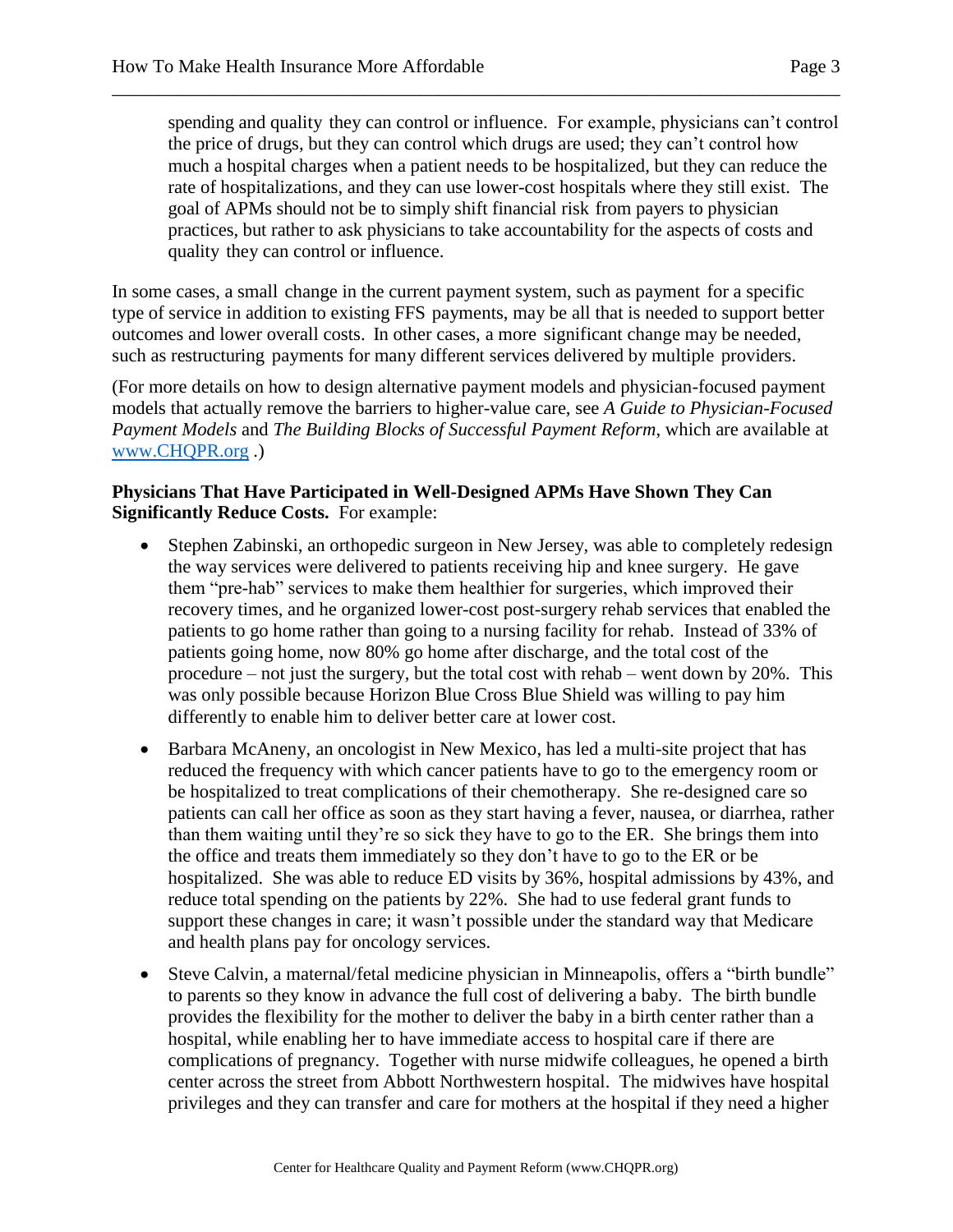level of care or physician involvement. The result is the ability to offer maternity and newborn care for significantly (15%) less than traditional hospital deliveries. In addition, the rate of C-Sections has been much lower than the national average (9% vs. 33%).

\_\_\_\_\_\_\_\_\_\_\_\_\_\_\_\_\_\_\_\_\_\_\_\_\_\_\_\_\_\_\_\_\_\_\_\_\_\_\_\_\_\_\_\_\_\_\_\_\_\_\_\_\_\_\_\_\_\_\_\_\_\_\_\_\_\_\_\_\_\_\_\_\_\_\_\_\_\_

- Jennifer Wiler, an emergency physician in Denver, developed a program to create a "medical home" in the emergency room for low-income patients who were coming repeatedly to the emergency room because they had no primary care physician or other source of care. The program was implemented in 5 communities (Allentown PA, Aurora CO, Kansas City MO, Camden NJ, and San Diego CA). The result was a 41% reduction in emergency department visits and a 50% reduction in total cost (i.e., costs decreased by 50% even including the cost of the additional services). Federal grant funds had to be used to support the costs, because Medicaid does not pay for these services.
- Andrew Haig, a physiatrist (a physician specializing in rehabilitation) in Michigan, organized a program to help patients with back pain understand and access non-surgical treatment options, such as physical therapy. The result was a 29% reduction in spine surgery and a 12% reduction in total cost of treating back pain. This was only possible thanks to support by Priority Health, a local health plan in West Michigan.

**Medicare and Most Health Plans Do Not Use Physician-Focused Alternative Payment Models to Pay Physicians.** Although the Affordable Care Act created the Center for Medicare and Medicaid Innovation in 2010 in order to accelerate the development and implementation of innovative payment and delivery models, relatively little progress has been made in implementing the kinds of payment models that would enable every physician to do what Drs. Calvin, Haig, McAneny, Wiler, and Zabinski have done. As the American Medical Association has stated, "Years after CMS was authorized to implement 'new patient care models'...Medicare still does not enable the majority of physicians to pursue …opportunities to improve care in ways that could also reduce costs. Today, despite all of the demonstration projects and other initiatives that Medicare has implemented, most physicians – in primary care and other specialties – still do not have access to Medicare payment models that provide the resources and flexibility they need to improve care for their Medicare patients. Consequently, most Medicare patients still are not benefiting from regular access to a full range of care coordination services, coordinated treatment planning by primary care and specialist physicians, support for patient self-management of their chronic conditions, proactive outreach to ensure that high-risk patients get preventive care, or patient decision-support tools. As a result, the Medicare program is paying for hospitalizations and duplicative services that could have been avoided had physicians been able to deliver these high-value services."

The same is true of most Medicaid programs and commercial health plans. Premiums for health insurance policies will continue to increase if the insurance companies who offer them continue to pay for treating problems but not for preventing them.

**Accountable Care Organizations Don't Solve the Problems with Current Payment Systems.**  Despite three years of effort, the CMS ACO program has increased Medicare spending rather than reducing it, and the losses increased in 2015. The reason the program isn't working is very simple – there is no change in the way the individual physicians or hospitals in an ACO are paid. They continue to receive the same payments in the same way they would if they were not in the ACO, but they get a bonus a year later if they have spent less than other physicians and hospitals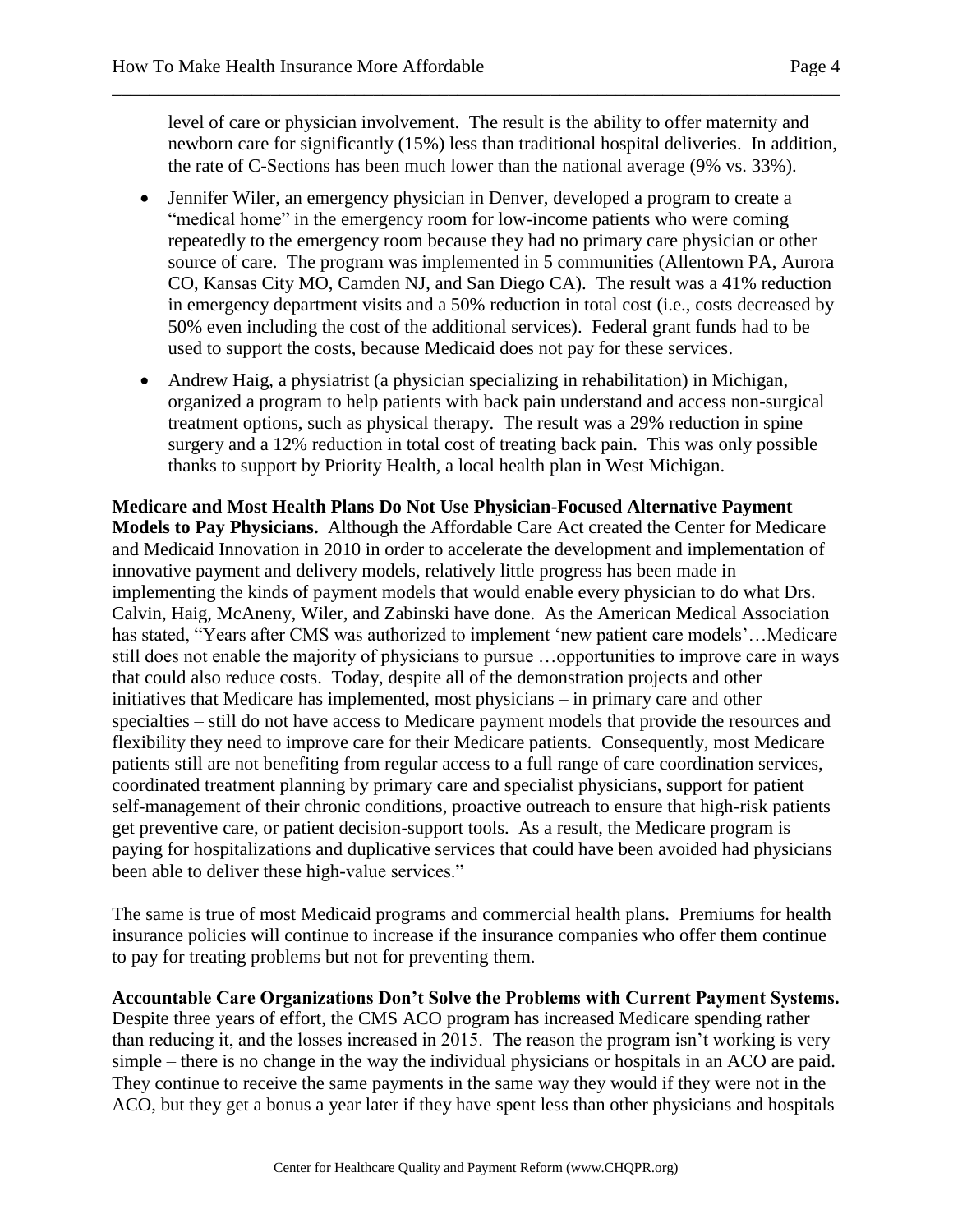do. This program, and similar programs used by commercial health plans, provides no upfront resources to enable physician practices to improve the way they deliver care, and it encourages providers to deny or delay care to patients in order to get short-term financial bonuses.

\_\_\_\_\_\_\_\_\_\_\_\_\_\_\_\_\_\_\_\_\_\_\_\_\_\_\_\_\_\_\_\_\_\_\_\_\_\_\_\_\_\_\_\_\_\_\_\_\_\_\_\_\_\_\_\_\_\_\_\_\_\_\_\_\_\_\_\_\_\_\_\_\_\_\_\_\_\_

**Bundled Payment Initiatives Focus on the Wrong Thing.** Although CMS and some commercial health plans have implemented bundled payment programs in addition to ACOs, almost all of them require the patient to be hospitalized in order to "trigger" the bundled payment. But the biggest savings opportunities come from helping patients *avoid* hospitalizations, not from reducing costs after the patient is *already in the hospital*. Neither CMS nor commercial health plans have implemented "condition-based payments" that enable physicians to better manage patients' health conditions so they can avoid unnecessary hospitalizations and surgeries.

**Alternative Payment Models are Needed for Hospitals as Well as Physicians.** The largest component of total healthcare spending is hospital care, and most of the opportunities to reduce spending without rationing are based on reducing avoidable hospitalizations, reducing unnecessary hospital procedures, and delivering procedures outside of hospitals. However, significant losses of revenues could jeopardize the ability of hospitals, particularly small hospitals in rural areas, to maintain essential services in their communities, such as the emergency room, the cardiac catheterization lab, trauma care, etc. Rather than simply paying hospitals higher prices for every service they offer, alternative payment models are needed that provide adequate funding to hospitals to cover the costs of these essential services without tying their payments and operating margins to the volume of services they deliver. Value-based healthcare payment and delivery initiatives will not succeed if they do not provide better ways of sustaining community hospitals.

**Alternative Payment Models Are Needed for All Patients, Not Just "High-Cost" Patients.**  In any given year, a relatively small proportion of patients accounts for a large proportion of healthcare spending. This has led many payers to focus alternative payment models only on these "high cost" patients. However, the savings they claim to achieve is illusory, because regardless of what is done, the majority of those patients won't have high costs the following year, and a new set of high-cost patients will take their place. In many cases, spending on the patients is higher than other patients in a given year simply because they had a temporary health problem or need that year, e.g., the patient needed a hip replacement, developed cancer, or was delivering a baby. In other cases, spending was high because the patient wasn't treated effectively in the past, e.g., their cancer wasn't identified early, or their diabetes wasn't treated properly. Although high cost services like joint replacement and cancer care can be delivered at lower cost than today, the biggest opportunity to reduce spending occurs *before* the patient becomes sick enough to require expensive treatment. This requires paying physicians in ways that enable them to more effectively manage chronic conditions and deliver preventive care than current payment systems allow.

**CMS and Private Health Plans Need to Move More Rapidly to Create True Alternative Payment Models for All Types of Physicians, Hospitals, and Patients.** Although Congress created a mechanism for developing alternative payment models – the Center for Medicare and Medicaid Innovation (CMMI) – CMMI has used a far more complex and resource-intensive process to implement alternative payment models than is required or necessary. Under most of the payment demonstrations that it has implemented to date, 18 months or more have elapsed